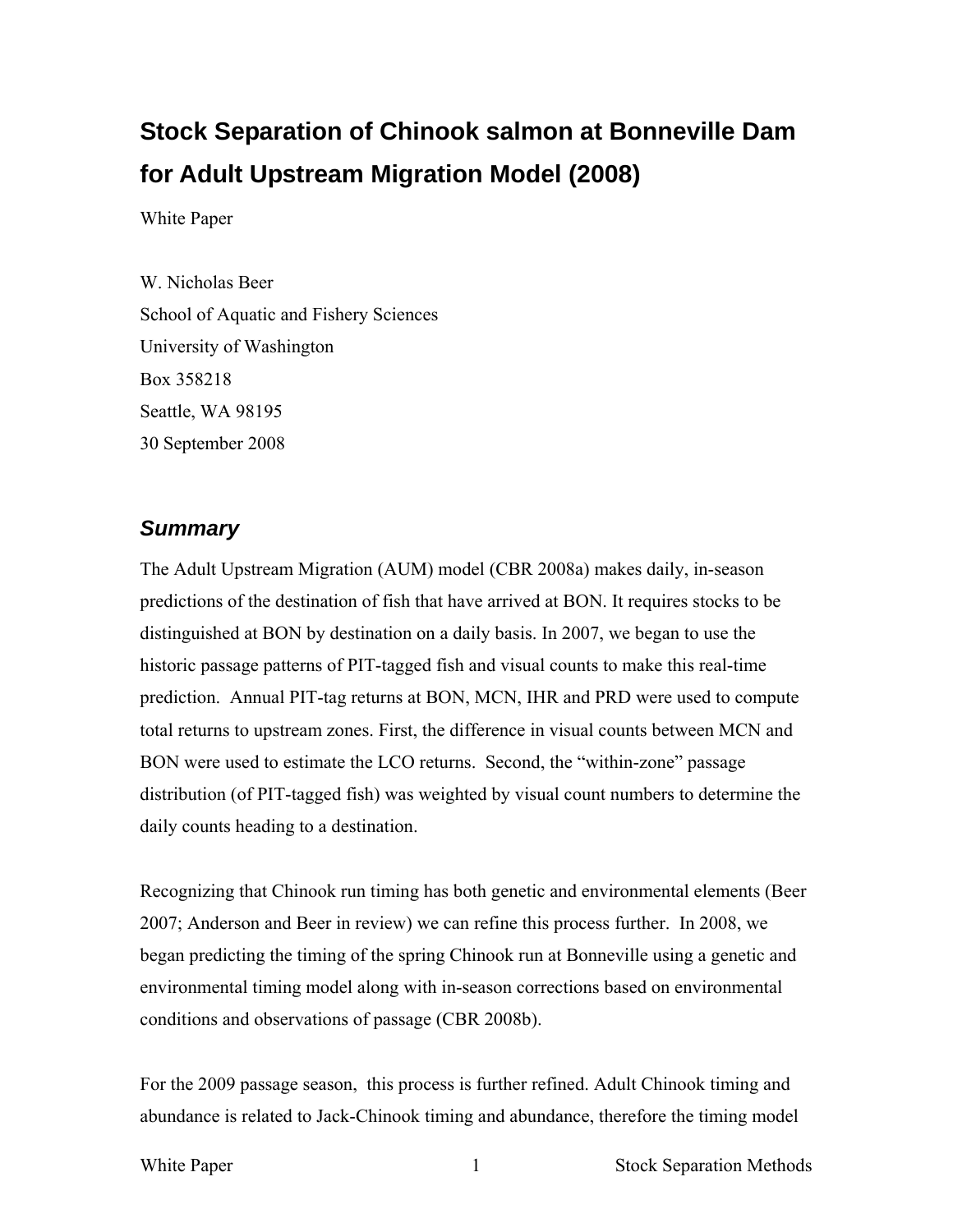can be used to predict the annual offset of the run timing compared to the arrival day average. Timing offset are a function of stock compositions and environmental conditions during winter and early spring, so the stock separation fractions can shift as well. This analysis: 1) identifies differences and similarities between the PIT-tagged fish arrivals and the run as a whole, 2) generates a method to predict stock separation based on PITtagged returns to verify consistency in timing differences and upstream travel rates, 3) uses visual counts and passage timing to obtain run timing distributions, and 4) recommends the technical methods for refining the AUM stock separation process during in-season runs.

### *Methods*

*First, identify returns of PIT-tagged Chinook that can be used for timing information.* Adult PIT-tagged Chinook salmon that return to BON in each year have many attributes that can be identified by using their unique identification code. This includes: their release date, location and other pertinent information that identifies their origin, run type, rearing type, release location and other information (CBR 2008c). Aggregations of individual PIT-tag records within a year are necessary because each record is only an individual fish and we seek to understand the relationship of environmental predictors to Chinook returns in terms of their life-history and natal river. I considered aggregations of one or more of the following: HUC, River Region, Release Site and Species/Run/Rearing-Type (SpRRT) of the release group. Aggregations of records using any one of these individually was not appropriate. HUC alone was unsatisfactory because over the last 8 years, mixed or varying runs and rearing types indicate mixed lifehistories sharing a HUC and a change in research activities and tagging efforts. For example, PIT-tag recoveries for the Clearwater River (HUC=17060306) were 95% of type "13H" in 2007 but only 43% of type "13H" in 2003. Release site alone was not satisfactory either for similar reasons, and tended to be too specific, i.e. it segregated otherwise similar fish unnecessarily. River region grouped fish according to environmental considerations without the (sometimes arbitrary) HUC boundaries but had mixtures of life-histories as well. SpRRT alone did not have the desired location component. Aggregating PIT-tag records by a combination of River Region, i.e.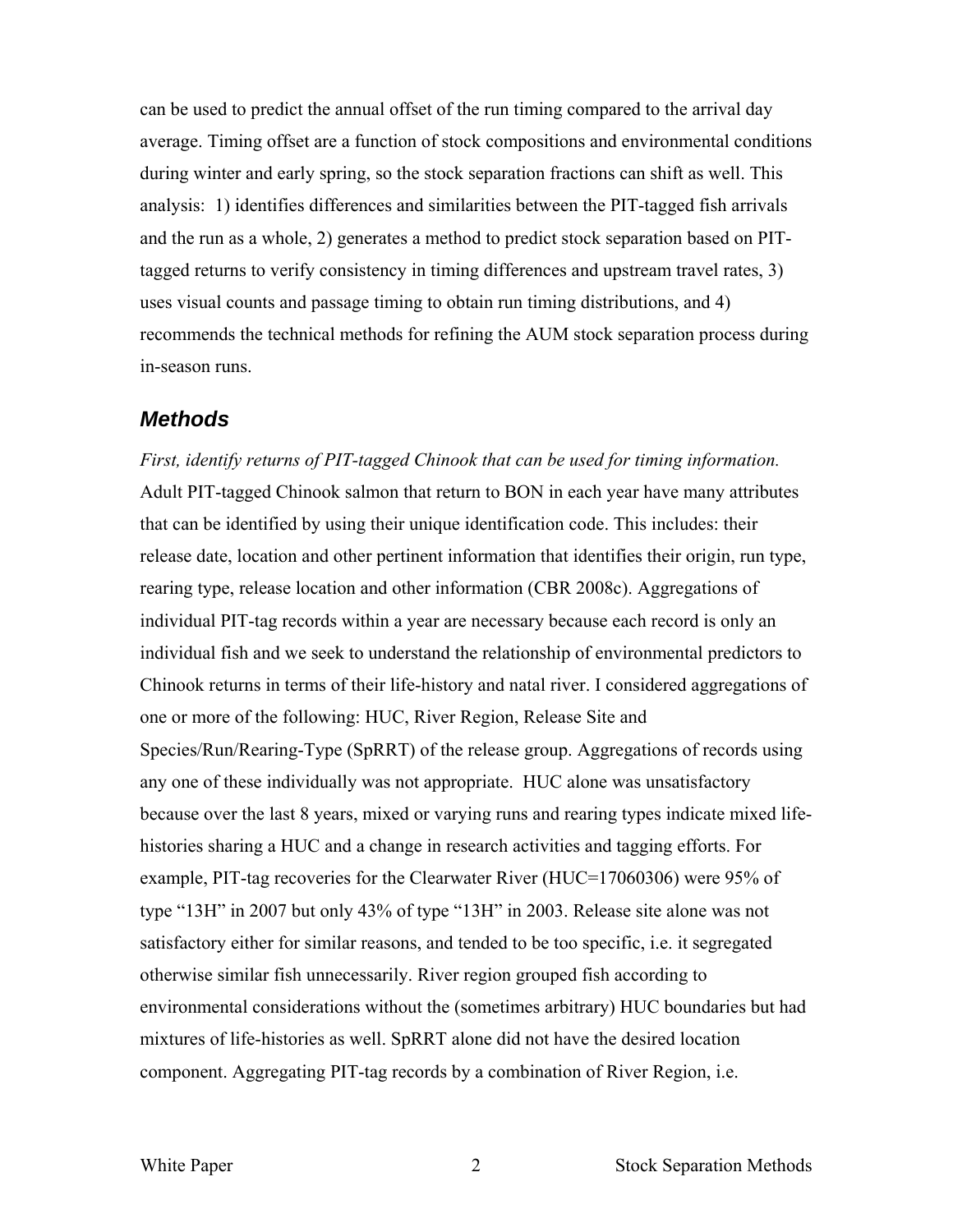destination and SpRRT gave the best signal for timing measures. These became PITtagged groups used in this analysis.

Chinook have multiple life-history strategies that blur the boundaries between life-history strategies and they are potentially identified incorrectly at the time of tagging or are given an ambiguous identification. Fish coded as Rearing="U" or "Run"=5 are ambiguous. Identification of adult Chinook is done as follows:

- Records of passage within the same year are ignored. None of these records give information on return timing of fish that have spent a winter in the ocean.
- Recoveries one year after release in spring or early summer are most likely Jacks.
- Recoveries two years after release in spring or early summer are adults.
- Recoveries two years after release in the fall are considered Jacks. Out migration after a fall release is improbable.
- Recoveries three years or more after release are adults.

Result: Jack fish within a group generally arrive later than the group's adults, and are positively correlated with the next year's adult returns. Both these are true for the visual counts. A regression of the adult peak day on the previous year's jack arrival day is highly significant ( $R^2$ =0.92 not shown) as has been shown for the spring and summer run at large. However, the relationship within individual groups can not generally be determined due to a lack of power: 1) There are only a few groups that have sufficient numbers in many years to obtain jack and adult mean arrivals. Pit-tag returns are on the order of  $\sim$  3% of the visual counts during the spring and summer runs over the last decade. The fall run has even lower ratios of PIT-tagged fish. In turn, jack counts from the previous year are on the order of  $\sim$  5-15% of the spring adult run. 2) Some groups are changing, and their life-history is conspicuously different across years. This is partially illustrated with Figure 1 that shows distinctions between the properties of PIT-tag group arrival statistics between 2000 and 2008 (at time of writing, late fall run PITs are not included). For example, "UpperCol.12H" (Summer hatchery fish from the Upper Columbia River) are a very consistent group, the mean time of arrival and the spread of the group is quite consistent. The earlier stocks are more variable by comparison, but this ignores annual differences that shift the entire timing sequence ahead or behind the average timing of the run.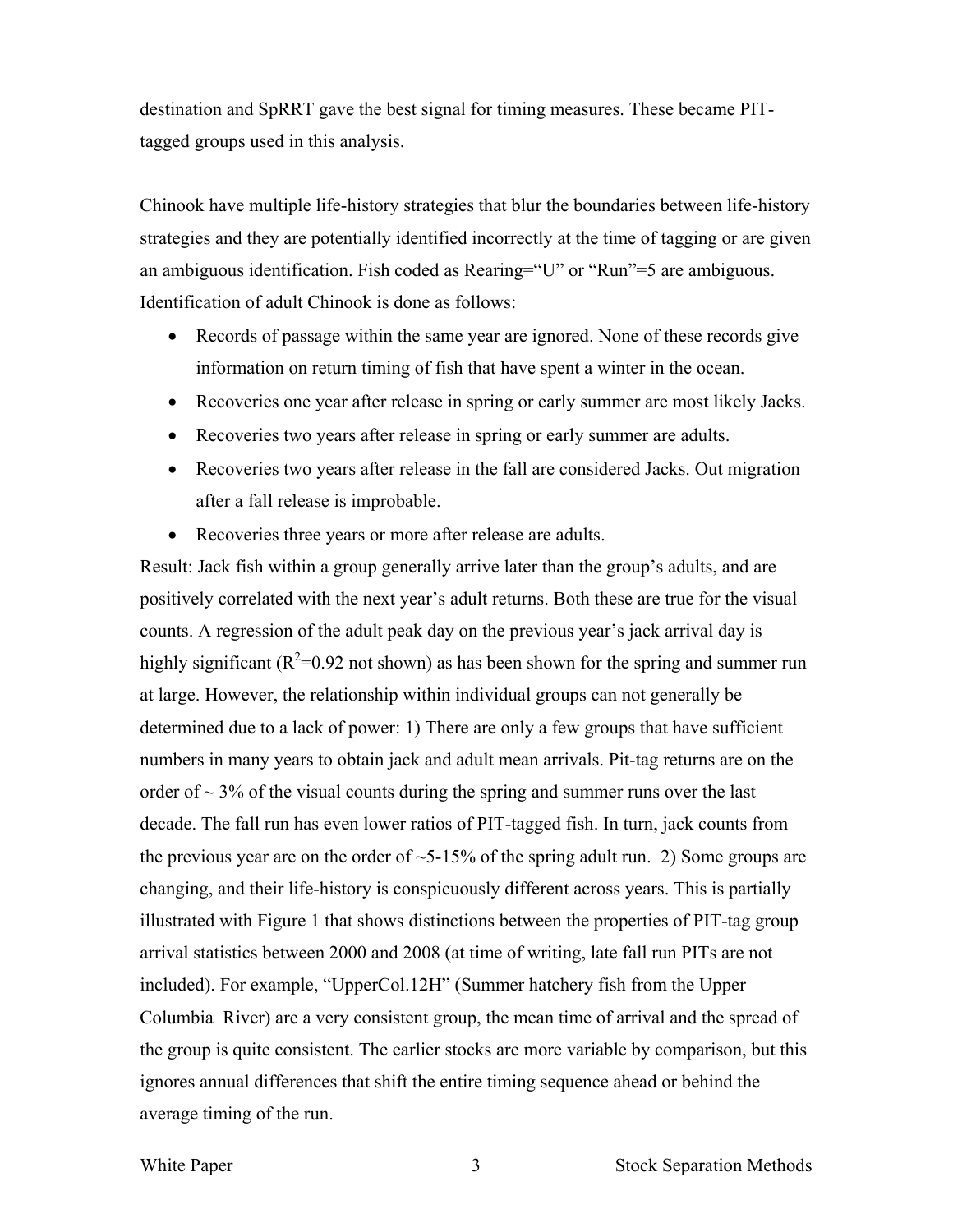*Second, verify sequencing of the stocks.* Keefer et al. (2004) observed sequencing for radio-tagged fish. Although there was variability in the sequences between years, the general impression is that arrival timing has a strong genetic component. The PIT-tag groups are sorted by year and plotted according to their mean arrival day (Figure 2. This also shows visual mean arrival days from the arrival distribution (Beer 2007) )

Result: Figure 2 demonstrates that the annual run timing signal is most apparent in the early arriving stocks while within-group variability is more dominant for stocks that arrive later in the year. This is consistent with the observation that over 30 years of passage at BON, the standard error on the estimate for the mean spring peak day is 5.5 days while for the fall run peak it is 2.5 days. The fall run is much less variable. The summer run is evolving so that count and timing patterns have been difficult to predict.

*Third, normalize the arrival distributions to make arrival timing more predictable.* Early season arrivals are known to be influenced by environmental conditions (Beer 2007) which interacts with genetic predispostion of the fish to return at the optimal time (Anderson and Beer, in review). So, I hypothesize that the run is compressed or expanded by the environmental conditions such that the earliest arrivals are most influenced by annual environmental variability and the lastest arrivals are least affected. Using the estimated mean arrival day  $M_{\nu}$  of the spring run with a year (*y*), I compute a year-independent arrival date  $(\hat{T}_{i,y})$  which is expressed as a real number instead of an integer, for each stock (*i*) in each year (*y*) with a tapered correction for arrival timing relative to the entire season:

$$
\hat{T}_{i,y} = T_{i,y} - \Delta T_y \cdot \left( 1 - \frac{T_{i,y} - M_y}{D_{\text{final}} - M_y} \right) \tag{1.1}
$$

for  $T_{i,y} \leq D_{final}$ , where  $D_{final}$  is the last day to apply the tapered correction,  $M_{y}$  is the visual mean peak day for year *y*, *Ti,y* is the observed mean arrival day of the PIT-tagged group *i*. Eqn (1.1) ensures that the largest normalizing correction is applied to stocks arriving earliest and there is no offset for any stock where  $T_{i,y} \geq D_{final}$ .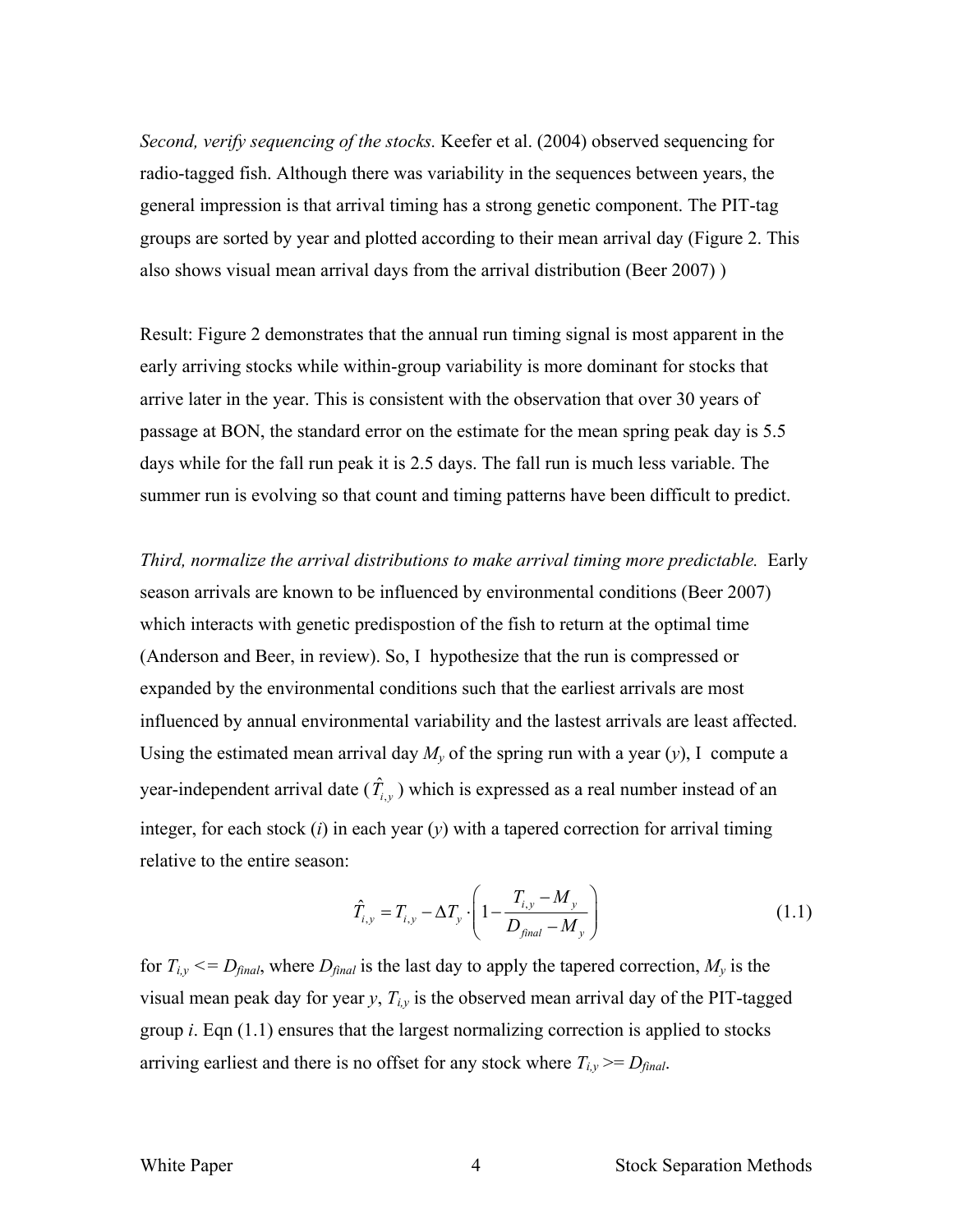Result: The effectiveness of this method for normalizing the arrival times and eliminating the within-year environmental factor is shown in Figure 3 which illustrates the relative benefit of adding a tapered correction. The abscissa is the mean arrival day of group *i* in *year y* ( $\overline{T}_{i,y}$ ) and the ordinate is *mean*( $abs(T_{i,y} - \overline{T}_{i,y})$ ) *mean*( $abs(\hat{T}_{i,y} - \overline{\hat{T}}_{i,y})$ ) so positive values are improvements to the prediction of timing and negative values are not. Some of the summer runs have been very inconsistent with  $mean(abs(T_{i,y} - \overline{T}_{i,y}))$  values up to 21 days (MiddleCol.11U). To the extent that their genetic composition has varied, this type of correction for environmental conditions will not improve the run's predictability since genetic predispositions are dominating the run time signal for the group. This is consistent with the observation that early runs are also the most compact, having less spread than the later ones. This can be seen in Figure 1 for the spring and summer stocks arriving before the end of summer near day 220. For the stocks illustrated prior to day 220 with more than 10 fish in each group, a regression of standard deviation of arrival on the mean arrival day is highly significant ( $p < 0.0001$ ). The fall runs are quite different. Most of the points are clustered together, suggesting remarkable consistency and probably, different timing mechanisms.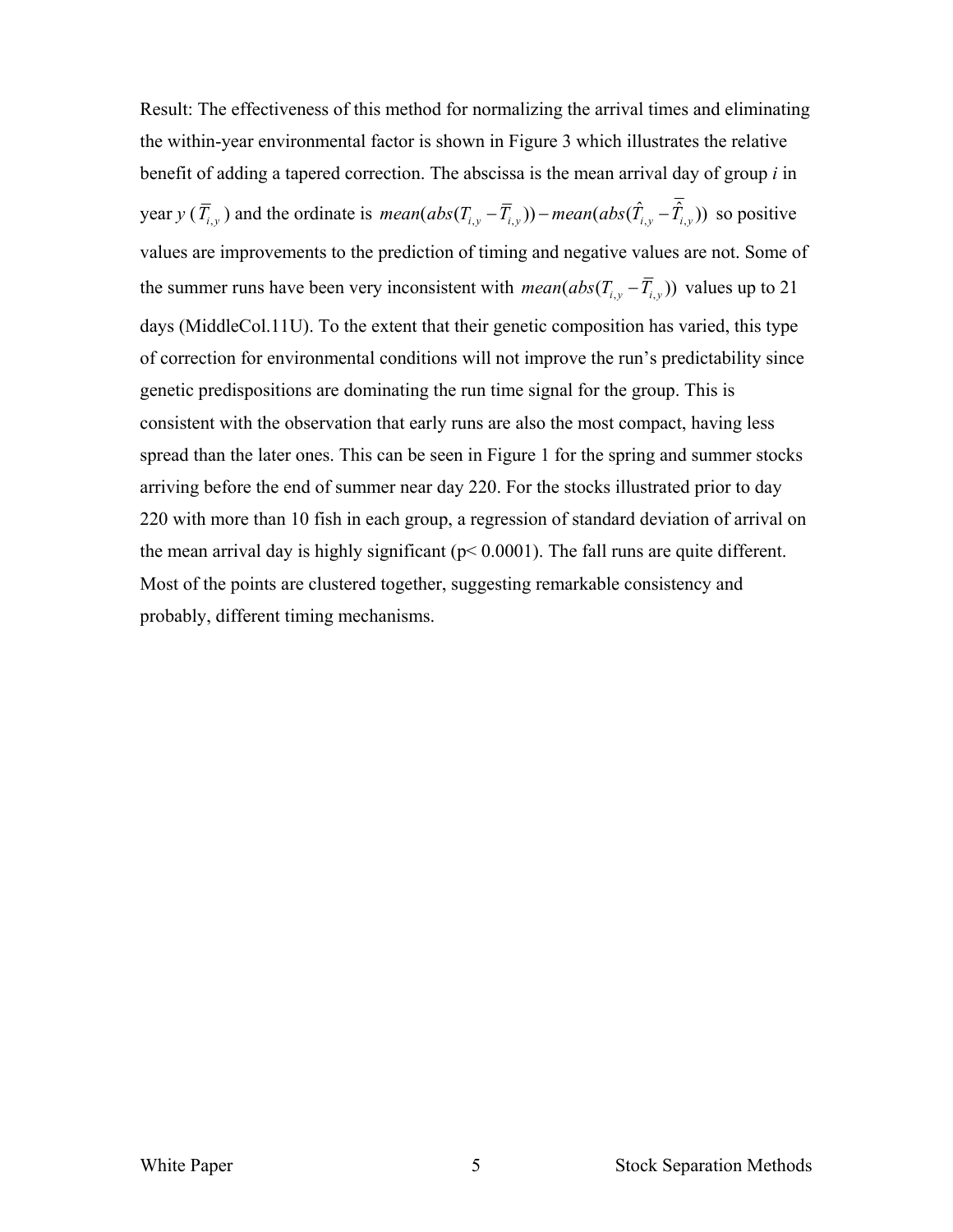

| LowerSnake.13H                                                                                                                                                                                                                                                                                                                                                                                               |           | Salmon.11W | ▲ | Yakima.13W |  |  |  |  |
|--------------------------------------------------------------------------------------------------------------------------------------------------------------------------------------------------------------------------------------------------------------------------------------------------------------------------------------------------------------------------------------------------------------|-----------|------------|---|------------|--|--|--|--|
| LowerSnake.13U                                                                                                                                                                                                                                                                                                                                                                                               |           | Salmon.12H | ■ |            |  |  |  |  |
| LowerSnake.13W                                                                                                                                                                                                                                                                                                                                                                                               | $\bullet$ | Salmon.12W | П |            |  |  |  |  |
| LowerSnake.15H                                                                                                                                                                                                                                                                                                                                                                                               | ▲         | Salmon.15H |   |            |  |  |  |  |
| LowerSnake.15U                                                                                                                                                                                                                                                                                                                                                                                               | ▲         | Salmon.15W |   |            |  |  |  |  |
| Figure 1 Distributions of PIT-tagged Adult Chinook passing Bonneville Dam 2000 to 2008.<br>Relationship of mean arrival day to spread of arrival. Each icon represents the returns of a single<br>group of PIT-tagged fish in a particular year. UpperCol.12H fish have been very consistent in their<br>arrival timing and distribution. LowerSnake.15W have been much less so. Details of the early stocks |           |            |   |            |  |  |  |  |
|                                                                                                                                                                                                                                                                                                                                                                                                              |           |            |   |            |  |  |  |  |

**are shown below and individual stocks are in the Appendix.**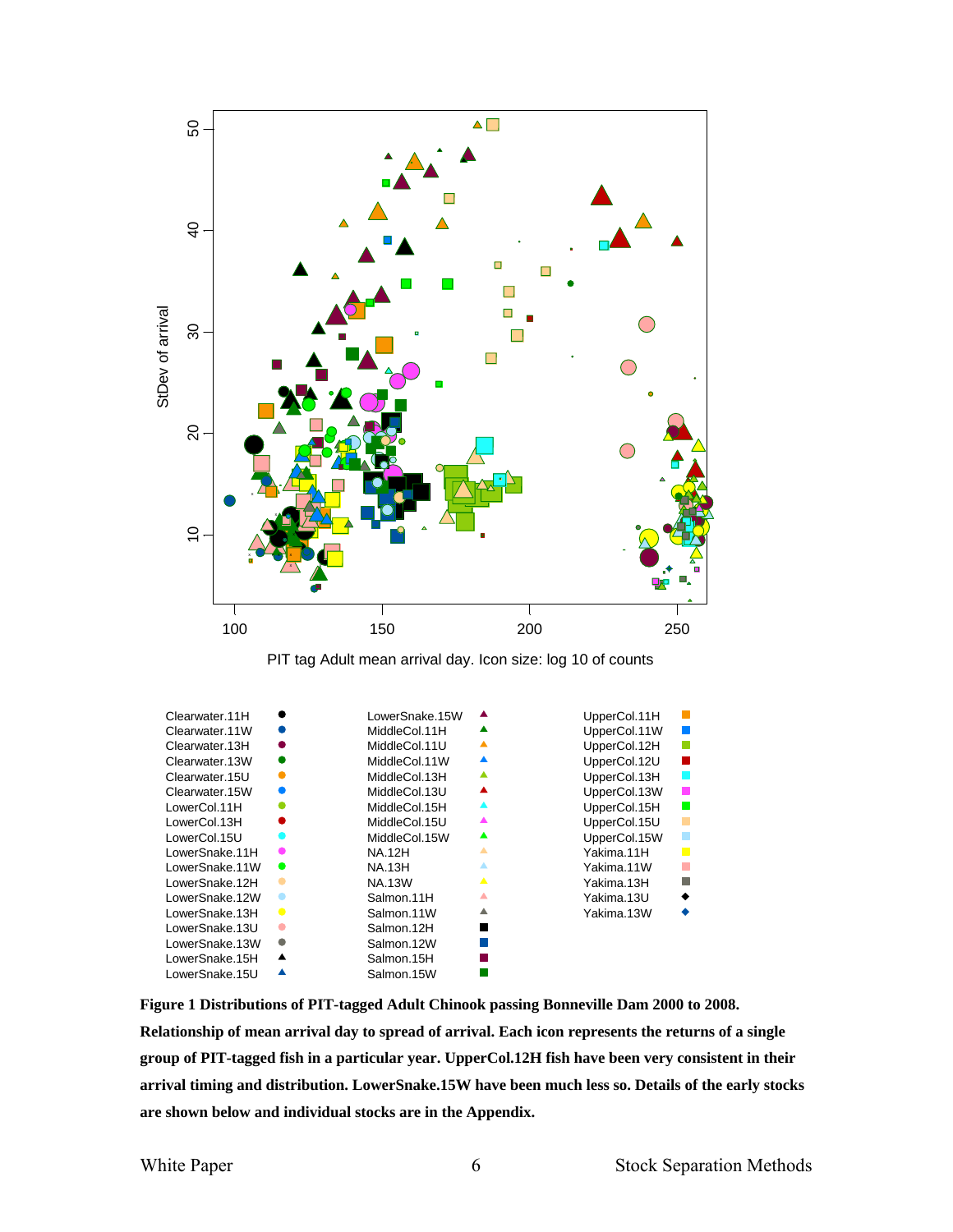

**Figure 2 Sequencing in all PIT tag adult return groups atBON based on destination river system and Species Run and Rearing Type (SpRRT) designation. The black X's are the fitted Spring Adult Arrival mean day. Points dithered slightly to improve readability.**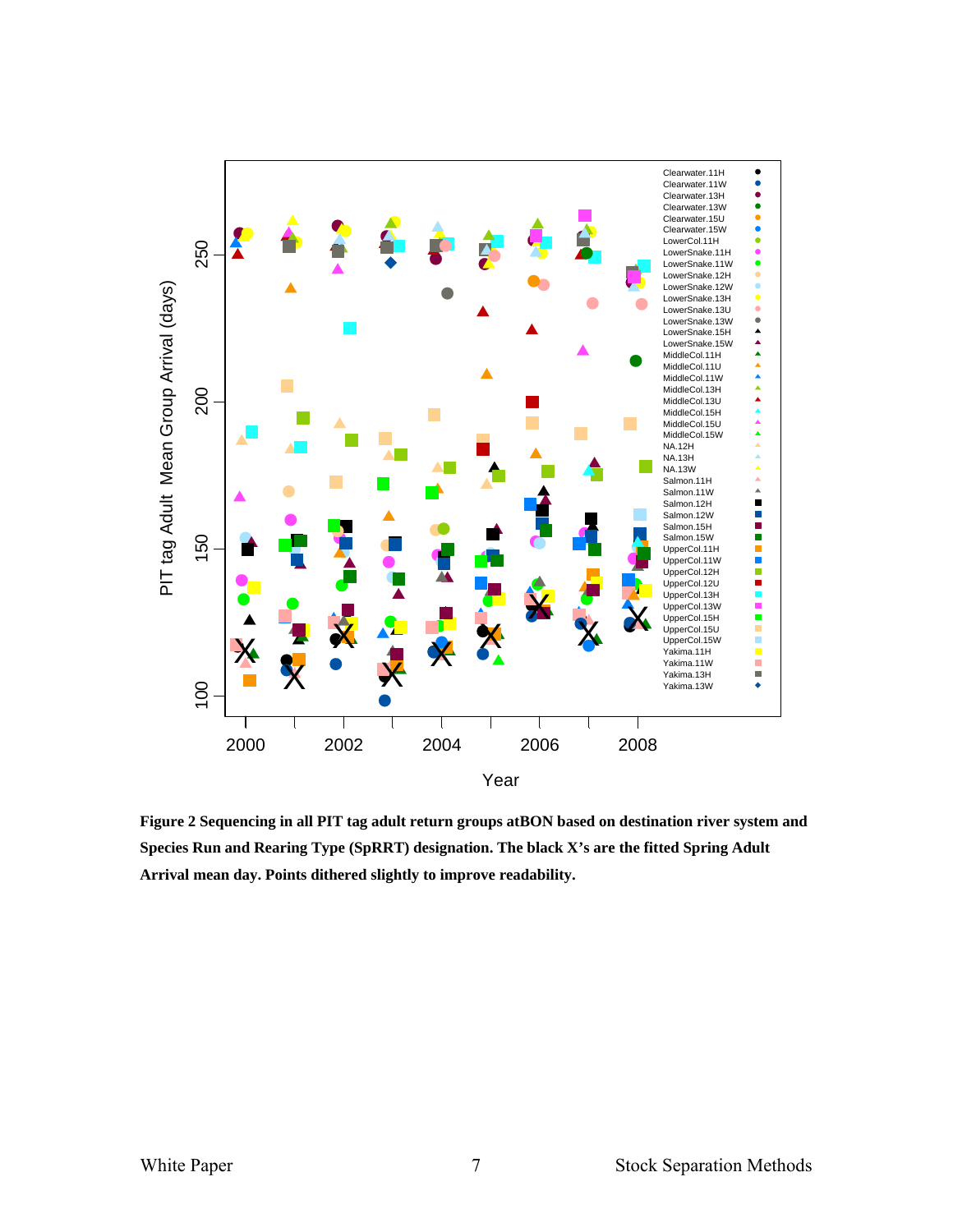

**Figure 3 Applying a tapered correction between "mean arrival (calendar) day" of a group and "end of summer season day" to the arrival timing of PIT-tag groups improves their predictability relative to the other groups. The more positive points have the greatest improvments, i.e. the group's timing anomaly corresponds closely to the visual count's timing anomaly. This deteriorates over time. Evidence that annual differences in adult run timing compress or expand the runs, not simply shift**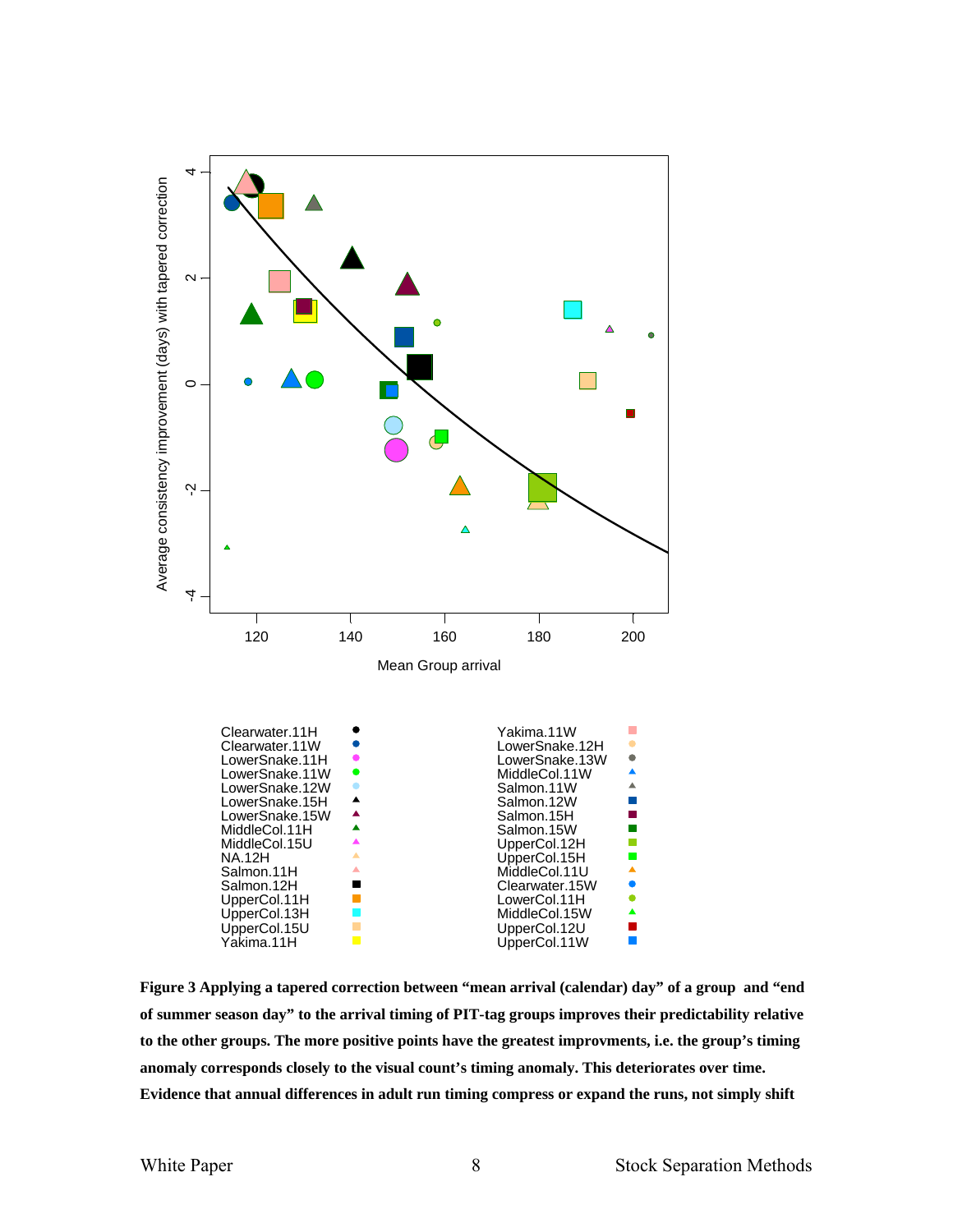**the runs. Arrivals of PIT-tagged fall runs (after day 210) have negative numbers. A taper out to day 145 is certainly beneficial.** 

*Fourth, apply normalizing method to visual counts at all dams to account for annual environmental variability*. The impression that the runs are "compressible" is justified since predictability is greatest for the earliest stocks and diminishes smoothly over time once the annual offset is known. Thus, improvments in the predicted destination of fish passing Bonneville can be made by ignoring the calendar time of arrival and examining the relative timing of arrival. The simplest approach is to imagine the season as being comprised of several arbitrary time steps between the beginning and the end of the run. These time steps are stretched or shrunk in a systematic way to normalize the arrivals for comparison. At a dam (*i*), passage can be transformed to the normalized arrival schedule with an algorithm similar to the one used for the PIT group means. Ignoring subscripts for dam *i* and year *y* , the arrivals for each integer day (*t*) are mapped onto the normalized timeframe  $\hat{t}_y$  as:

$$
\hat{t} = t - \Delta T \cdot \left( 1 - \frac{t - M}{D_{\text{final}} - M} \right) \tag{1.2}
$$

The summer run at present appears to be a mixture of fish that respond to the offset and others that do not. Note that the method can be applied to any portion of the run and the taper adjusted:

- 1. Setting *Dfinal* to a large value will offset all the fish equally.
- 2. Restricting  $t \leq k$  will normalize only the first *k* days of the run.

There is a corresponding count of fish,  $n_t$ , on time step  $\hat{t}$ , which is allocated proportionally to the two integer days (greater and less than  $\hat{t}$ ). First, the normalized integer days  $\tau$  are identified with the modulo operator:  $\tau_a = \hat{t} - \text{mod}(\hat{t}, 1)$  (the "floor" of  $\hat{t}$ ) and  $\tau_{a+1} = \tau_{a+1} + 1$  (the "ceiling" of  $\hat{t}$ ). The counts are then allocated as follows:  $n_{\tau_a} = (1 - \text{mod}(\hat{t}, 1)) \cdot n_t$  and  $n_{\tau_{a+1}} = \text{mod}(\hat{t}, 1) \cdot n_t$ . Depending on the normalization details, ther may be more than two values to sum for a day, so the final count of the fish on day  $\tau$  is: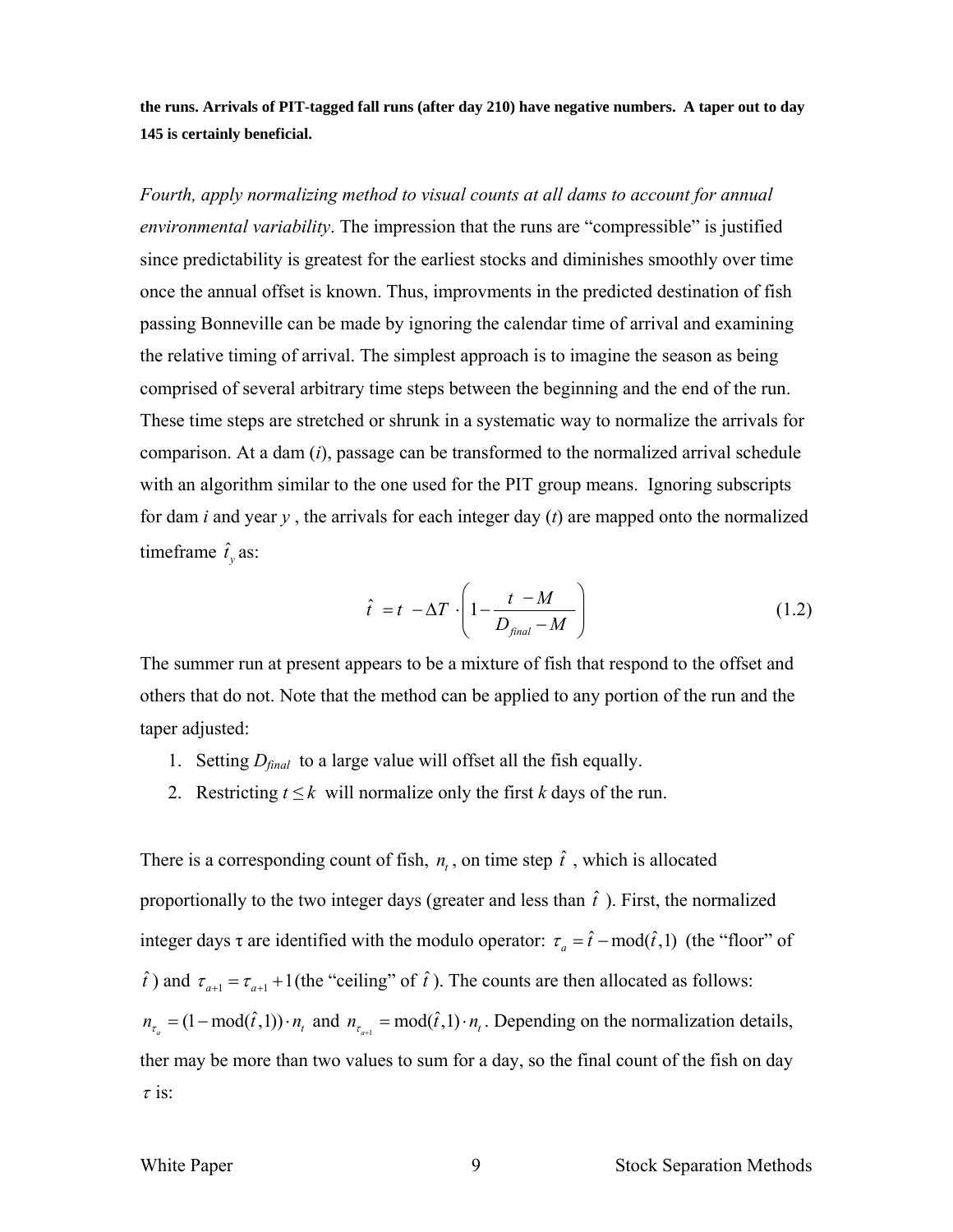$$
n_{\tau} = \sum_{j=0,1,2,\dots} n_{\tau_{a+j}} \tag{1.3}
$$

An illustration of this for BON dam is in Figure 4.



**Figure 4 For BON dam passage, the benefits of normalizing the timeframe of the observed passage over recent years is illustrated. Note the alignment of the peaks in the right frame for the first mode of the passage distributions compared to the left frame.** 

*Fifth, use passage patterns at upper dams to back-calculate travel times from one dam to another*. The annual pattern of arrivals at BON is a good predictor of the timing at MCN, and this in turn is a prediction of the passage at PRD, IHR and PRO together with the remainder of the fish destined for a river location somewhere between these dams. Although we expect mortality and residency to reduce the number of fish between the lower and upper dams, this is not always the case. At the time of writing there is no known resolution to the problem that the sum of the PRD, IHR and PRO dams is greater than the MCN passage during a significant stretch of the season for every year since 2001 with the exception of 2006 (e.g. see Figure 5). The lag between the BON and MCN locations is determined by selecting the value of *lag* that satisfies:

$$
\min(\sum_{i=t_0+lag}^{i=t_1} (BON_i - MCN_{i+lag})^2 / (t_1 - t_0)) \qquad | \qquad lag = 1, 2, 3, ...
$$

These values vary by year and season (spring-summer  $t_0=1$ ,  $t_1=220$  and fall  $t_0=221$ ,  $t_1$ =365). From BON to MCN over the last 9 years the average spring lag was 6.9 days for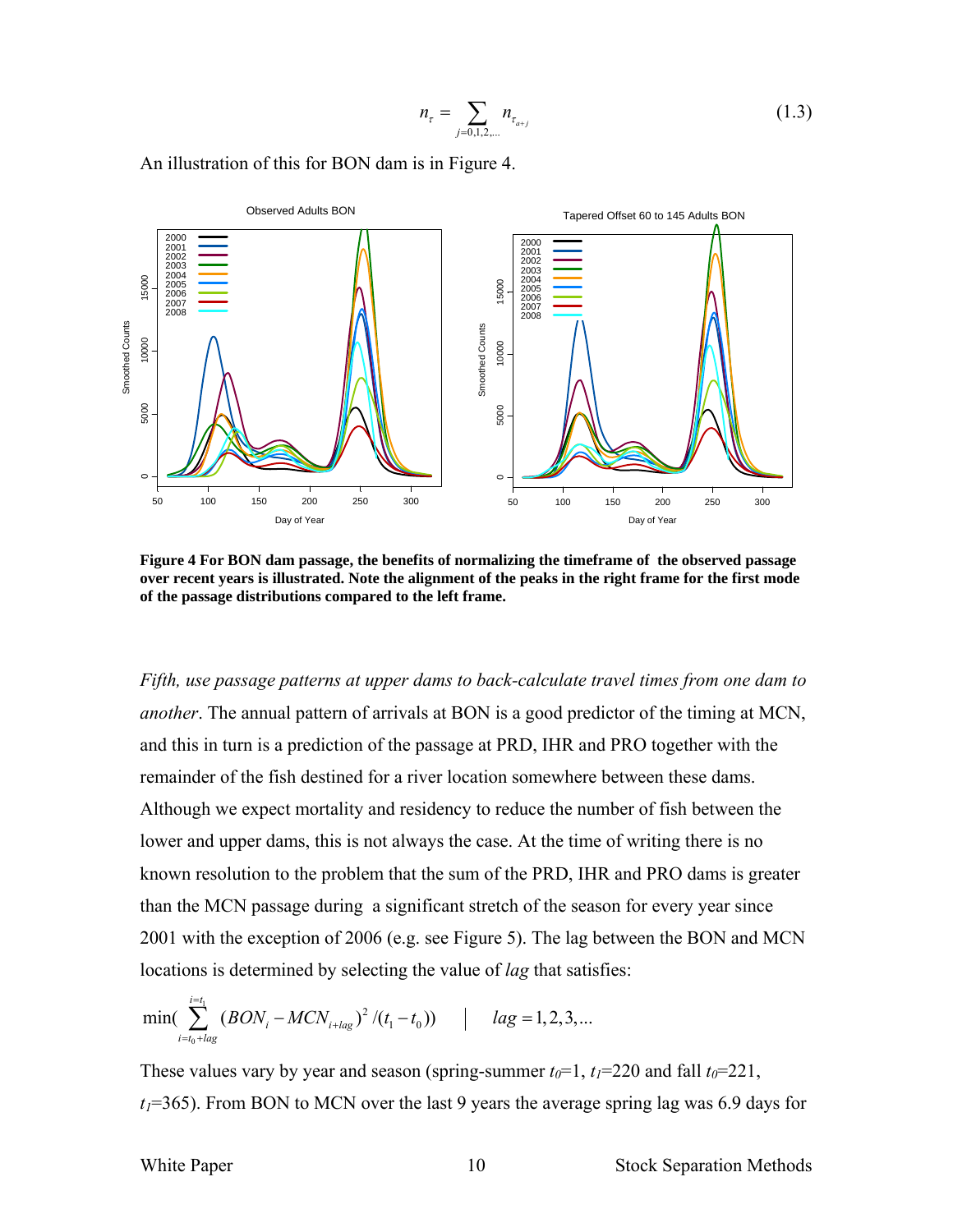spring/summer and 4.4 for fall. Between MCN and three dams above it, a variation in the method is used to accommodate the fact that PRD and PRO are significantly farther upstream than IHR. Thus assuming that extra time is required for ascent of either the Columbia River to PRD or the Yakima River to PRO, a site specific lag of  $j = 1, 2$  or 3 days was evaluated, as well as choosing a common lag for all fish to account for travel between MCN and the Snake-Columbia confluence, such that it satisfies:

$$
\min(\sum_{i=t_0+lag}^{i=t_1} (MCN_i - (PRD_{i+lag} + PRO_{i+lag+j} + IHR_{i+lag+j}))^2 / (t_1 - t_0)) \qquad | \qquad lag = 1, 2, 3, ...
$$

A site-specific ascent lag to PRO and PRD of 2 days stabilized the common lag to 1.5 days for the spring and summer runs and 1 day for the fall runs (see Table 1).



**Figure 5 Upper dam counts paradoxically exceed lower dam counts. Table 1 Estimated lags between dams on the Columbia/Snake Rivers** 

| Lagl              | Lag <sub>2</sub>                                                                           |
|-------------------|--------------------------------------------------------------------------------------------|
| <b>BON</b> to MCN | MCN to upper dams<br>$+j = 2$ days to PRD<br>$+j = 2$ days to PRO<br>$+ i = 0$ days to IHR |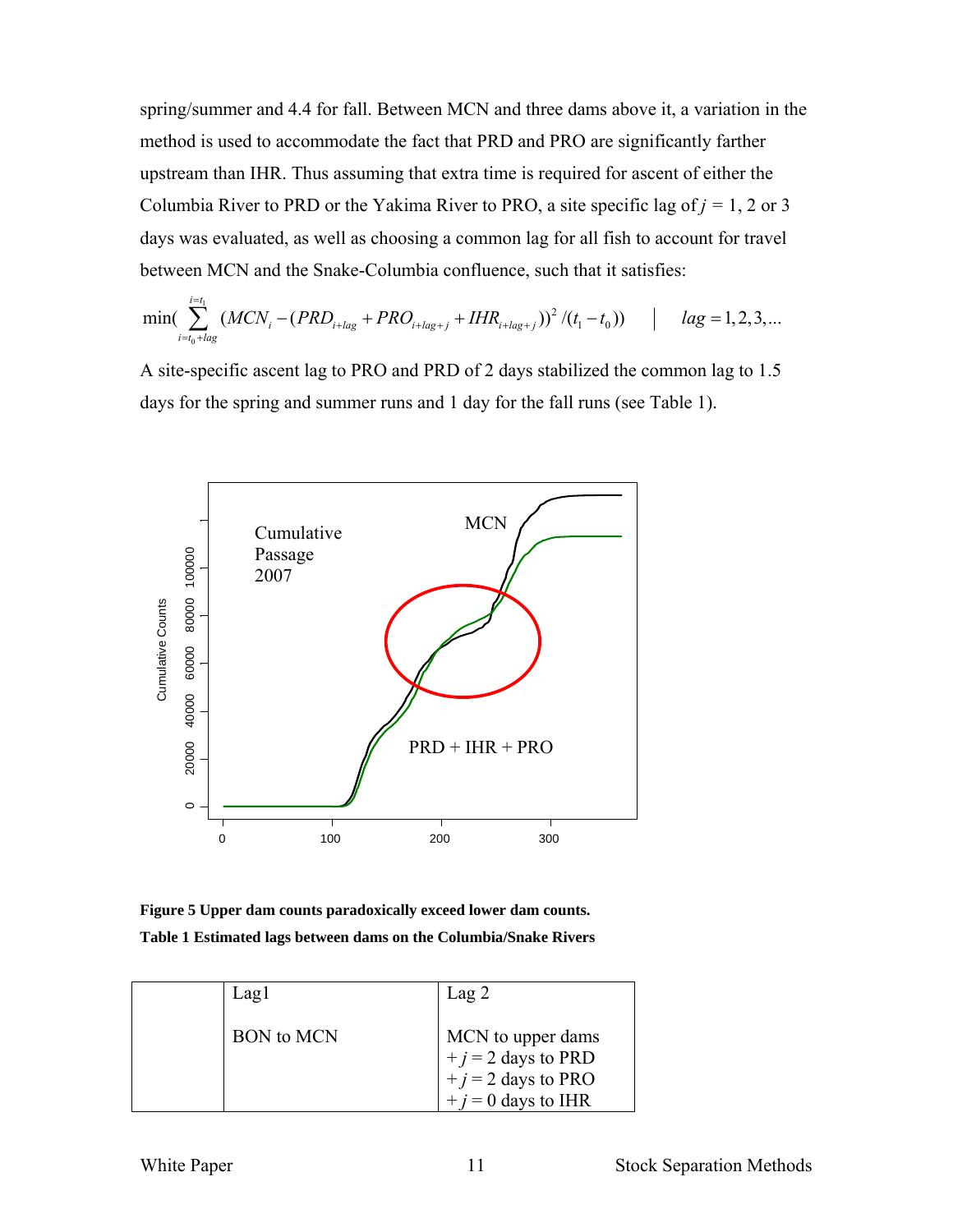| Year | Spr/Sum | Fall           | Spr/Sum        | Fall      |
|------|---------|----------------|----------------|-----------|
| 2000 | 10      | $\overline{2}$ | $\overline{2}$ | 1         |
| 2001 | 7       | $\overline{7}$ | $\overline{2}$ | 1         |
| 2002 | 8       | 5              | $\overline{2}$ | 1         |
| 2003 | 6       | 5              | 1              | 1         |
| 2004 | 5       | $\overline{4}$ | 1              | 1         |
| 2005 | 6       | 5              | $\overline{2}$ | 1         |
| 2006 | 7       | 5              | $\overline{2}$ | 1         |
| 2007 | 7       | 6              | $\overline{2}$ | 1         |
| 2008 | 6       | <b>NA</b>      | 1              | <b>NA</b> |

*Finally, use a passage prediction to obtain a stock separation fraction.* Unfortunately, neither observations of PIT tag returns nor any visual counting method at BON is completely reliable for gauging the abundances in the run at large from day to day. The PIT returns in particular are biased toward the summer stocks and the fall run has the lowest proportion of PIT tagged fish (Figure 6). However, some estimate of the expected passage numbers must be made and the previous year's arrivals may be our best hope. Both jack and adult returns (separately enumerated at Columbia/Snake River dams) are auto-correlated from year to year due to age overlaps in the returning stocks and their shared ocean survival experience. Over the last 20 years, jacks have been harbingers of adult returns for spring and summer stocks ( $R^2$  =0.78) but have not been as useful for predicting the fall runs. In the fall, the previous year's adult run is the better predictor  $(R^2)$  $= 0.68$ ) of the adult run.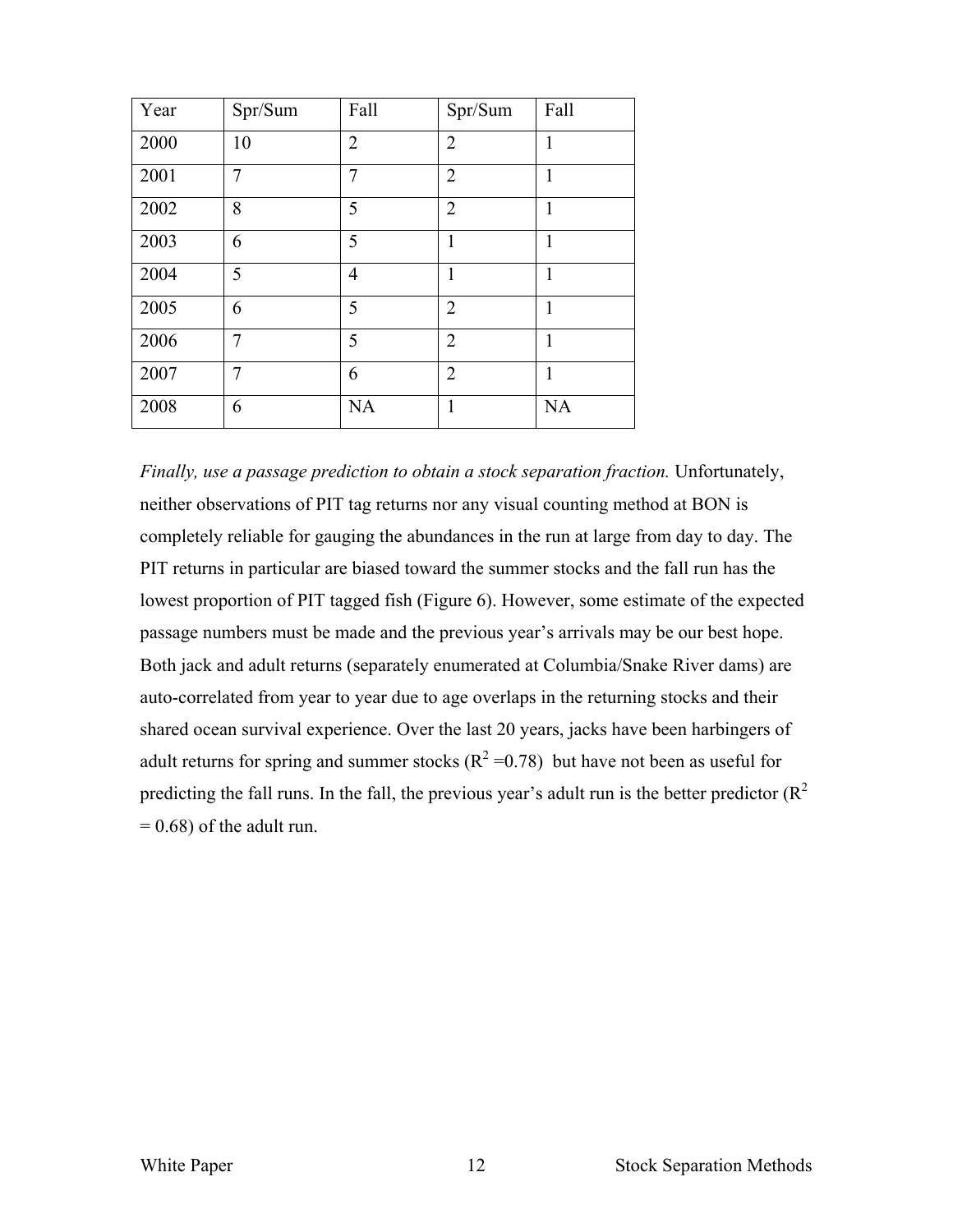

**Figure 6 Relationship of PIT passage counts to visual counts at BON for 2006.** 

A data-based method of making predictions is preferred over more theoretical methods. Over recent years (2006 – 2008), passage timing of the normalized adult returns from the previous year were better predictions of adult passage than the normalized jack returns.

Assuming that a predicted arrival pattern has been identified (e.g. the adult returns for the previous year) the stock separation process can begin. The stock separation process hinges upon:

- 1. Normalizing the timeframe and counts of upper dam passages according to Eqn(1.2) and Eqn(1.3)
- 2. Shifting the passage numbers back in time downstream to BON using dam to dam survival. Survival rates are on the order of 98% although hard to determine when more fish are counted upstream than downstream.
- 3. Shifting the passage distribution back in time downstream to BON using travel time lags.
- 4. Identifying the destination of the fish as they pass BON on day  $\tau$  (normalized travel day) and conversion back to day *t*.

White Paper 13 Stock Separation Methods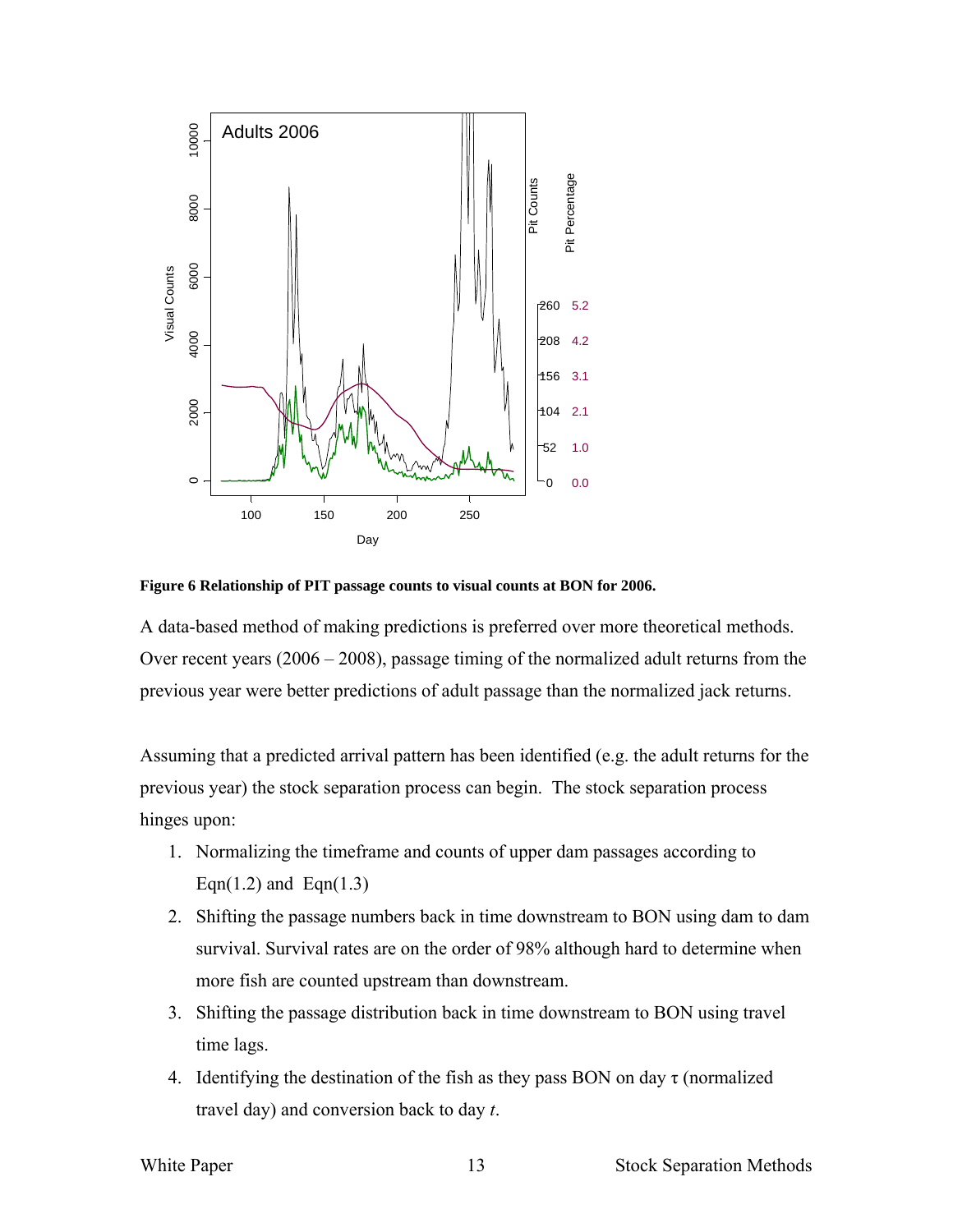The number of fish that passed BON on day  $\tau$  that will then continue to MCN is based on the observed numbers at MCN and the travel time lag:

$$
MCNpass_{\tau} = BON_{\tau} - S_{BON-MCN} \times MCN_{\tau+lag1}.
$$

and the fraction of fish that do not pass MCN on day *τ* but stay in the Lower Columbia is *fLCOτ*:

$$
fLCOr = (BONr - MCNpassr)/BONr.
$$

Passage to PRD dam, IHR dam, and PRO dam are computed similarly:

 $(PRDpass + IHRpass + PROpass_{\tau} = MCNpass_{\tau} - S_{MCN-upper} \times (PRD_{\tau+lag1+lag2} + IHR_{\tau+lag1+lag2} + PRO_{\tau+lag1+lag2})$ From this, fractions of fish destined to the three upper dams (*fPRD*, *fIHR*, and *fPRO*) and the remaining area (Hanford reach of the Columbia River, lower Yakima River, and MCN pool, a.k.a. *fHAN*) are determined.

$$
fHAN_{\tau} = \frac{MCNpass_{\tau} - (PRDpass + IHRpass + PROpass)_{\tau}}{MCNpass_{\tau}}
$$

$$
fIHR_r = \frac{IHRpass_r}{BON_r}
$$
, with others similar

Under certain circumstances with a late season lag less than an early season lag, a gap in the counts is possible. The value for the gap day(s) is smoothed with a three day window of counts from before and after the gap.

Finally, any fraction or passage count can be converted back to calender days with the reverse of the offset method. For example, using Eqn (1.2),  $\hat{t}_y$  and  $t_y$  are switched and then  $n_t$  is computed by switching  $n_t$  and  $n_t$ .

In practice, the counts are smoothed over at least 7 days because the noise in the arrival distributions is a nuisance without significant predictive benefit.

Illustrations of the method are shown below using 2007 passage as a predictor for the 2008 fractions.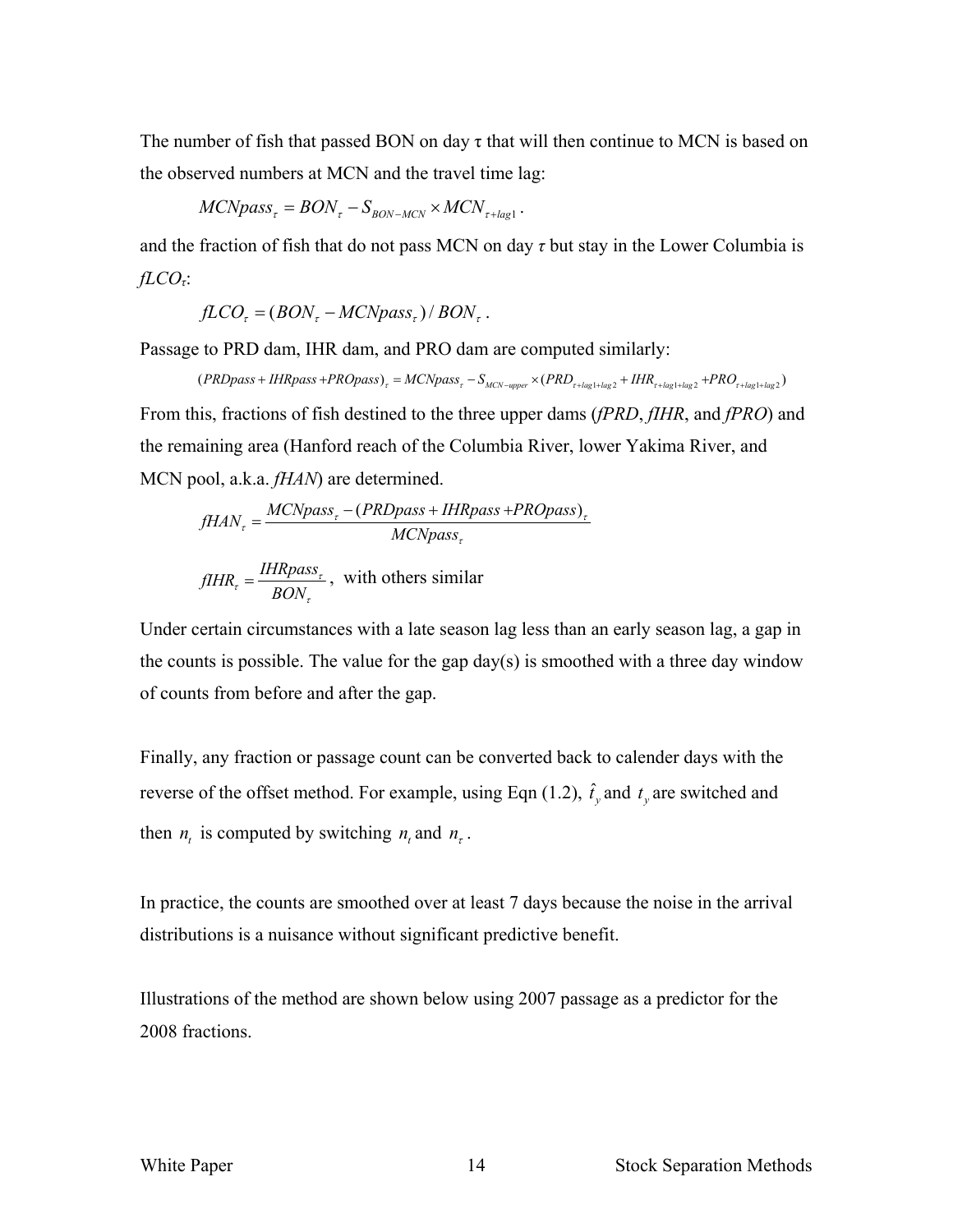

**Figure 7 Raw observations of passage at five sites during 2007.**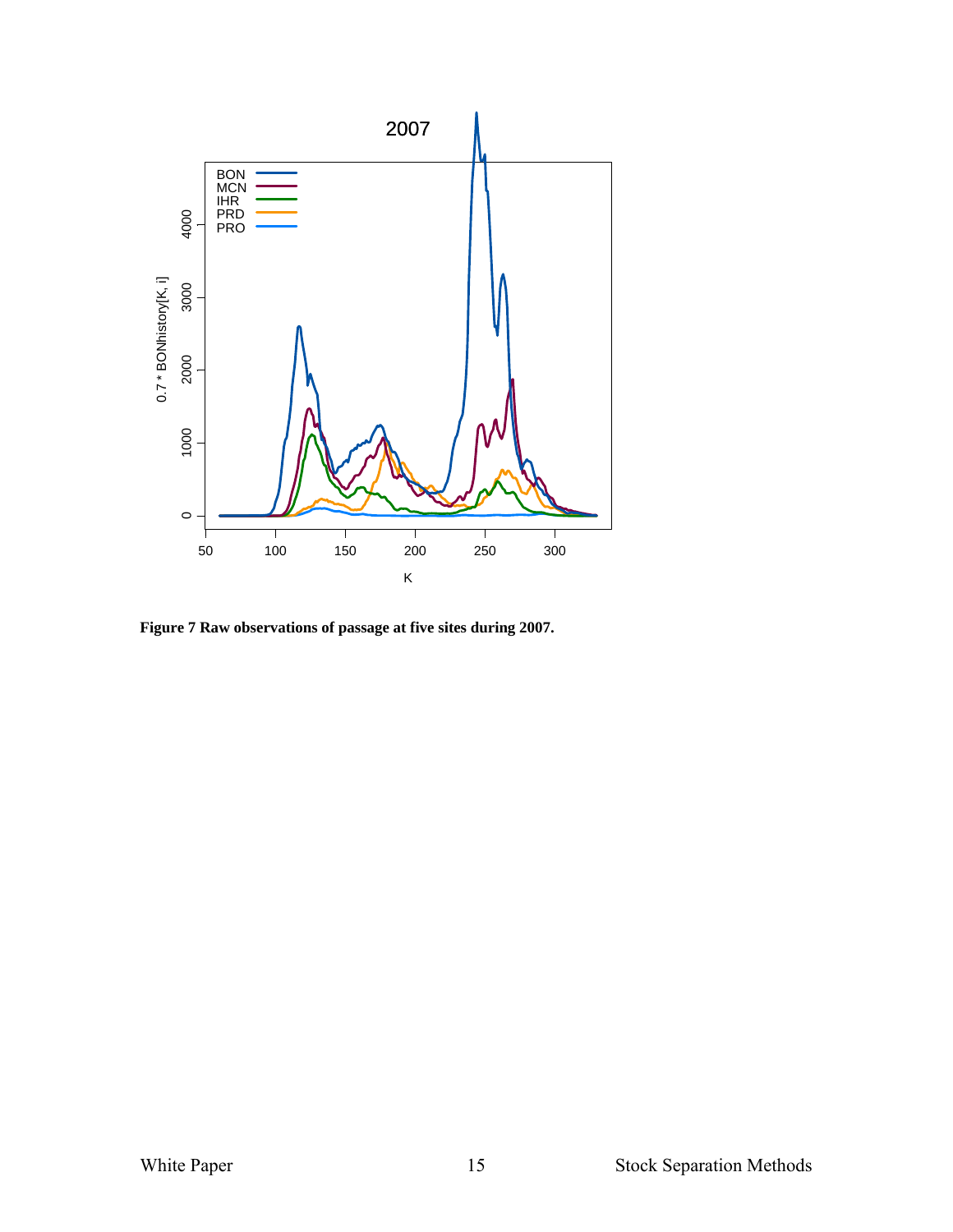

**Figure 8 Expected destinations of fish in 2007. (One week smooth)** 



**Figure 9 Prediction of passage destinations for stock separation purposes in normalized time frame. Left: one week smoothing. Right: S-Plus 6.1 (Insightful Corp.) "supsmu" cross-validated variable span smoother.**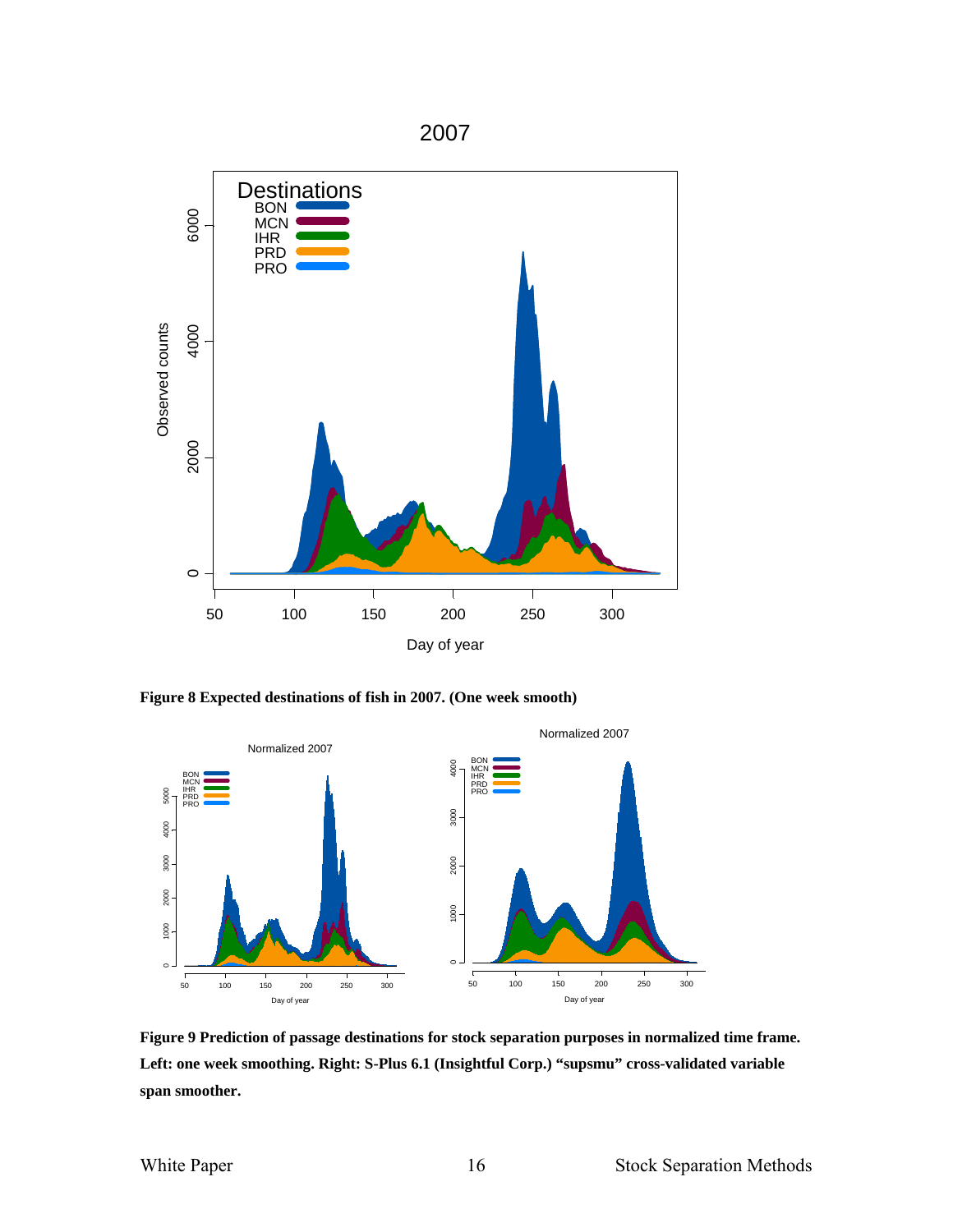

**Figure 10 Left: The final partitioning of the Chinook passing BON to five possible destinations based on 2007 passage. Note that the fish destined for BON could go anywhere between BON and MCN including tributaries and hatcheries. Those designated MCN are destined to go to any part of the Yakima, Snake, or Columbia Rivers below PRO, IHR, and PRD respectively. Fish destined for the other dams could go anywhere above them. Right: Best estimate of 2008 passage fractions as of time of writing. Notice that the 2008 observations only go through day 250.** 

## *Conclusions*

Stock separation fractions at BON are generated with a data processing algorithm using historic and current observations. Inputs required on a daily basis in-season to adjust the stock separation fractions include:

- 1. Historic, simulated, or idealized passage distributions at five dams: BON, MCN, IHR,PRD, and PRO that will represent their final distribution.
- 2. The Adult Peak Day prediction for spring Chinook at BON(CBR 2008). This provides a real-time update to the current year's offset which stretches or contracts the expected distribution.
- 3. Swim time lags between lower and upper dams.
- 4. Offset time limits

Development in the future could include: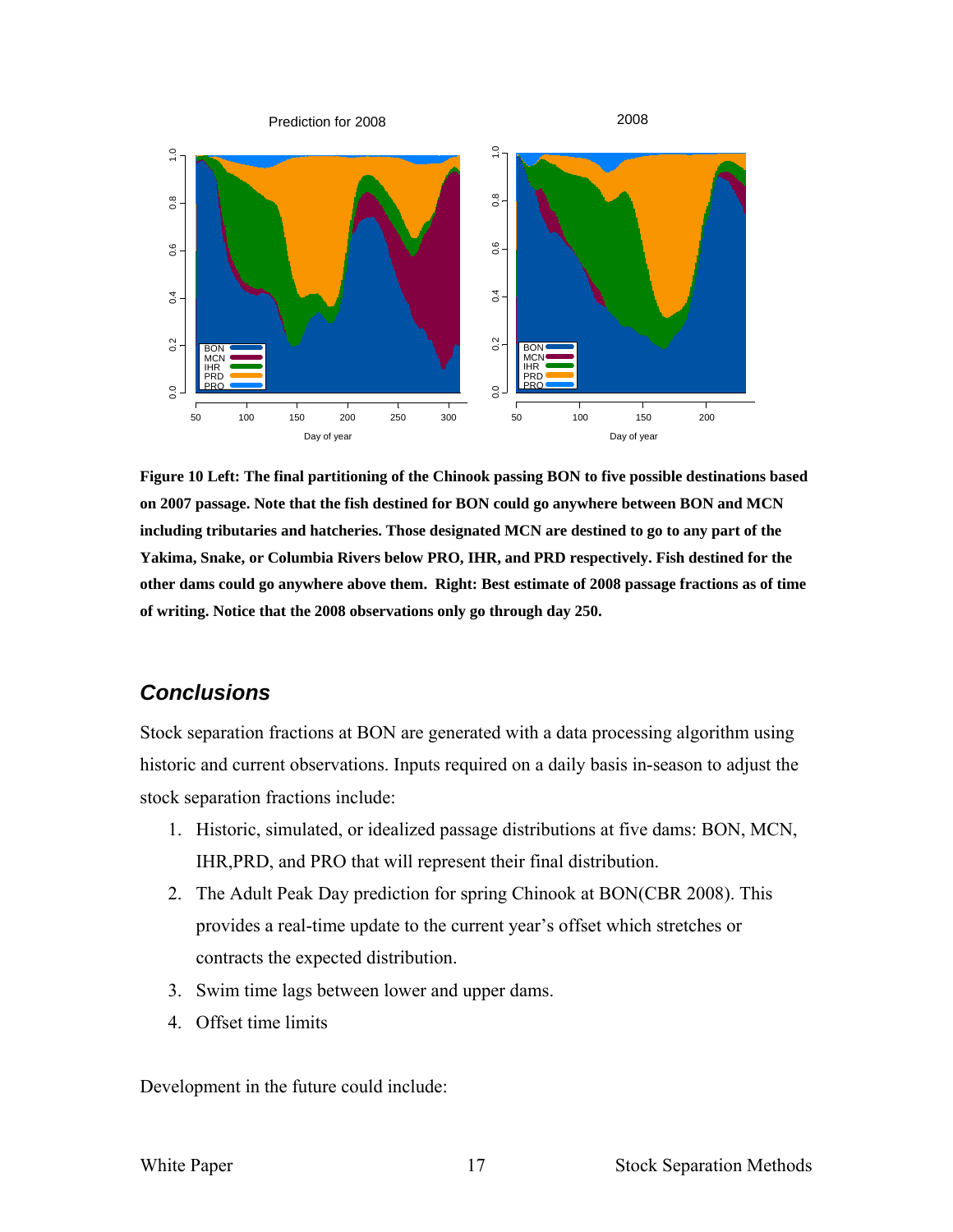- 1. Methods to better match an historic passage distribution with a predicted one. This may require more detailed information on the age structure of the populations passing dams, ocean survival metrics, and details on changes in management practices above dams that alter the life histories of stocks from that river.
- 2. Methods to mix the jack and adult predictions of passage. This may require some stability on the part of the runs which appear to be changing. Most notably, the summer run has been high, but quite variable since 2001.
- 3. Increased understanding of the mechanisms that create timing of summer and fall runs. The spring run timing has been tied to January upwelling in the Pacific ocean and in-river flows prior to migration (Anderson and Beer in review). Since the freshwater life history of the stocks in the summer and fall runs is different, differences in the response to ocean conditions need to be examined as well.

#### *References*

- Anderson, J. and Beer, W.N. *in press.* Oceanic, riverine, and genetic influences on spring Chinook salmon migratory timing.
- Beer, W.N. 2007. Run timing of adult Chinook salmon passing Bonneville dam on the Columbia River. On-line at: http://www.cbr.washington.edu/papers/chinook.run.timing.2007.pdf (Accessed September 1, 2008)
- CBR. 2008a. Adult Passage Predictions based on Visual Counts for Combined Columbia and Snake River Stocks. On-line at: http://www.cbr.washington.edu/crisprt/index\_adult.html (Accessed September 1, 2008).
- CBR. 2008b. Bonneville Dam Adult Spring Chinook Daily Peak Arrival and Run Size Prediction. On-line at:

White Paper Theorem 2018 18 Stock Separation Methods